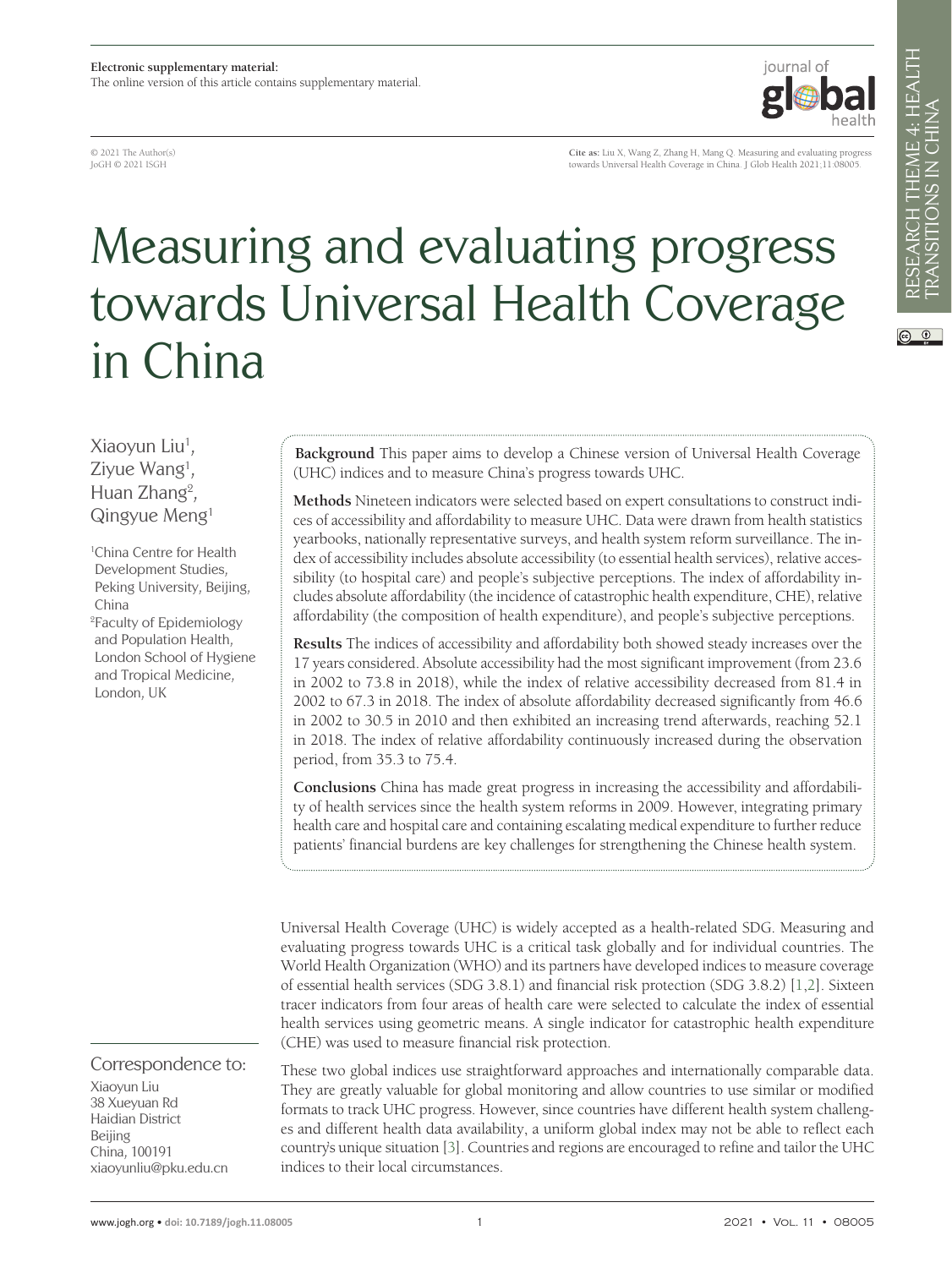China started an overall health system reforms in 2009 to address two key challenges in achieving UHC, namely, "difficulty in seeking medical services" and "high expenses related to medical service utilization" [[4\]](#page-8-3). While these two challenges reflect well the UHC dimensions of "essential health services coverage" and "financial risk protection", they also include features unique to the Chinese health system. First, accessibility includes both potential availability of health services (eg, sufficiency of health workers) and actual utilization of health services [\[5,](#page-8-4)[6](#page-8-5)]. The accessibility challenge in China does not only concern the essential health care, but largely reflects complaints about the difficulties in accessing advanced hospital care [[7\]](#page-8-6). Second, the concept of affordability has been framed into absolute measures related to poverty and relative measures that apply to the entire income spectrum. Catastrophic health expenditure has been widely used to measure absolute affordability. China's health financing reform has made great efforts to improve the share of government investment in total health expenditures and to reduce patients' out-of-pocket payment share. In addition to the objective measures of accessibility and affordability, peoples' subjective perceptions of accessibility and affordability have been a key driving force in the health system reform. These key features of the Chinese health system should be considered in measuring China's progress towards UHC.

This paper aims to develop a Chinese version of the UHC indices and to measure China's progress towards UHC. The study will draw lessons from the WHO's UHC indicators but will build China's context into the indices. This exercise of developing country-specific UHC indicators will not only help policy makers monitor China's progress towards achieving UHC but also set an example of tailoring UHC monitoring to a specific country context.

# METHODS

## Index component selection

Two indices for China's UHC monitoring were developed, namely, the index of accessibility and the index of affordability.

In selecting the index components and indicators, the following criteria were followed. First, access to essential health services should cover both public health services (eg, maternal and childcare, essential vaccines/ immunization services, and chronic diseases management, which are key indicators of the UHC framework developed by the WHO) and medical services, including primary health care (PHC) and hospital care. The affordability of health services should consider both patients' actual financial burden (out-of-pocket payments and catastrophic health expenditure) and government's efforts to reduce financial burden through investments in health. Additionally, public opinion on accessibility and affordability should be included in the measurement. These factors are key features of the current development of China's health system. Second, quality and equity dimensions should be considered in selecting indicators. Third, most data used should be publicly available so that the indices can be validated by others and updated in the future. After drafting a list of components and indicators, we engaged in three rounds of expert consultations to refine the components and indicators. The experts consisted of academic researchers studying health systems, national health policy makers and health managers.

The index of accessibility has three components (**[Table 1](#page-8-7)**). Absolute accessibility refers to access to essential health services. It has 9 indicators covering 4 areas of essential health services, namely, essential medical services, essential public health services, essential medicine, and basic health insurance. Relative accessibility refers to access to hospital care. This reflects the situation in China in which many patients bypass PHC and go directly to hospitals. The index of relative accessibility has 3 indicators, including the proportion of hospitalization service utilization within a county, the proportion of outpatient visits at the PHC level, and the proportion of patients not using hospitalization services when recommended. Subjective perceptions of accessibility are measured by patients' satisfaction with outpatient and inpatient services.

The index of affordability also has three components. Absolute affordability refers to patients' real financial burdens due to seeking health services. This is measured by the incidence of catastrophic health expenditure (CHE). We also include the proportion of CHE among those with low income to add an equity perspective. Relative affordability refers to the composition of medical expenditure (government investment and out-ofpocket payments). It has three indicators: the percent of medical expenses covered by health insurance, the percent of out-of-pocket payments in total health expenditure, and the percent of total health expenditure in gross domestic product (GDP). Subjective perceptions of affordability are also measured by patients' satisfaction with outpatient and inpatient services.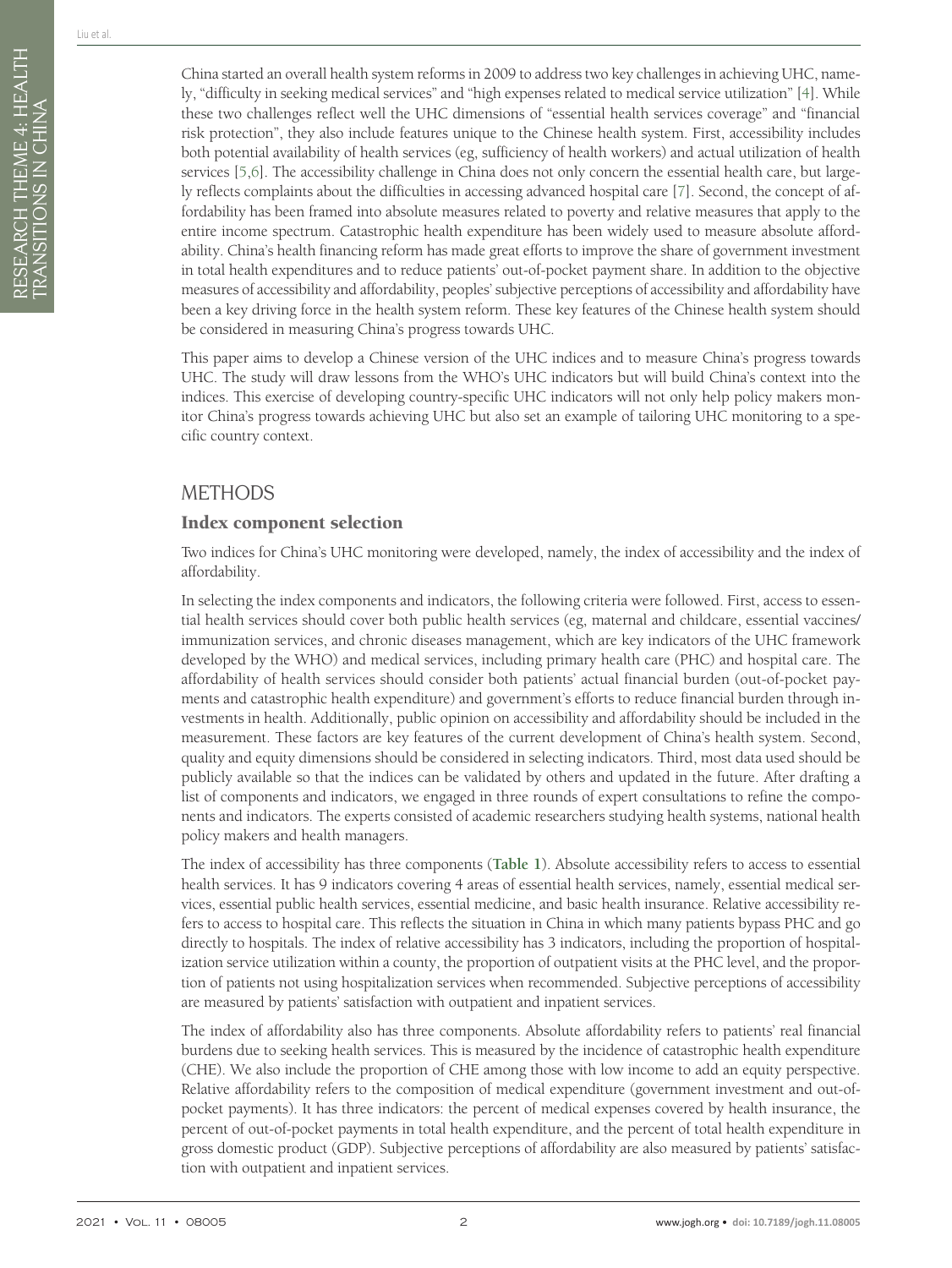| Table 1. Components and indicators for constructing UHC indices in China |
|--------------------------------------------------------------------------|
|--------------------------------------------------------------------------|

| <b>INDEX</b>  | <b>INDEX</b><br><b>COMPONENT</b> | <b>INDICATOR</b>                                                               | <b>DEFINITION/RATIONAL</b>                                                                               | <b>DATA SOURCE</b>                                                         |  |  |
|---------------|----------------------------------|--------------------------------------------------------------------------------|----------------------------------------------------------------------------------------------------------|----------------------------------------------------------------------------|--|--|
| Accessibility |                                  | 1. % of resident with access to the nearest<br>health facilities within 15 min | Geographic access to essential health services                                                           | <b>NHSS</b>                                                                |  |  |
|               | Absolute<br>accessibility        | 2. Number of physicians per 1000 population                                    | Availability of health workforce                                                                         | Health statistics yearbook                                                 |  |  |
|               |                                  | 3. % of physicians with bachelor's degree or<br>above*                         | Measuring quality of health workforce                                                                    | Health statistics yearbook                                                 |  |  |
|               |                                  | 4. Number of general practitioners per 10000<br>population                     | Availability of workforce for primary health care                                                        | Health statistics yearbook                                                 |  |  |
|               |                                  | 5. Number of outpatients visit per person per<br>year                          | Utilization of outpatient services                                                                       | Health statistics yearbook                                                 |  |  |
|               |                                  | 6. Annual hospitalization rate (%)                                             | Utilization of inpatient services                                                                        | Health statistics yearbook                                                 |  |  |
|               |                                  | 7. Coverage of essential public health services                                | Covering 15 items of essential public health<br>services†                                                | Health system reform<br>surveillance, CHS, CNNHS,<br>PEACE Project, CCDRFS |  |  |
|               |                                  | 8. % of PHC facilities equipped with essential<br>medicine                     | Availability of essential medicine                                                                       | Health system reform<br>surveillance                                       |  |  |
|               |                                  | 9. Coverage of basic health insurance schemes                                  | Access to health insurance schemes                                                                       | Health statistics yearbook                                                 |  |  |
|               | Relative<br>accessibility        | 10. % of hospitalization within the county                                     | Reflecting national policy priority that essential<br>services utilization should be within local county | Health system reform<br>surveillance                                       |  |  |
|               |                                  | 11. % of outpatient service utilization at PHC<br>level                        | Reflecting national policy priority to attract more<br>patients to use PHC services                      | Health statistics yearbook                                                 |  |  |
|               |                                  | 12. % of patients recommended but not using<br>inpatient service               | Reflecting patients' access to inpatient survey                                                          | <b>NHSS</b>                                                                |  |  |
|               | Subjective                       | 13. Patients' satisfaction with outpatient services                            | Patients' objective perception on accessibility to<br>outpatient services                                | <b>NHSS</b>                                                                |  |  |
|               | perception on<br>accessibility   | 14. Patients' satisfaction with inpatient services                             | Patients' objective perception on accessibility to<br>inpatient services                                 | <b>NHSS</b>                                                                |  |  |
| Affordability | Absolute                         | 15. % of catastrophic health expenditure                                       | Reflecting patients' financial burden due to<br>seeking health services                                  | CFPS, NHSS.                                                                |  |  |
|               | affordability                    | 16. % of catastrophic health expenditure among<br>low income group             | Reflecting poor patients' financial burden due to<br>seeking health services                             | <b>CFPS</b>                                                                |  |  |
|               | Relative<br>affordability        | 17. % of medical expenses covered by health<br>insurance                       | Reflecting health insurance's role on reducing<br>patients' financial burden                             | Health system reform<br>surveillance                                       |  |  |
|               |                                  | 18. % of out of pocket payment in total health<br>expenditure                  | Reflecting patients' overall financial burden                                                            | Health statistics yearbook                                                 |  |  |
|               |                                  | 19. % of total health expenditure in GDP                                       | Reflecting overall health financing                                                                      | Health statistics yearbook                                                 |  |  |
|               | Subjective<br>perception on      | 20. Patients' satisfaction with outpatient services                            | Patients' objective perception on affordability to<br>outpatient services                                | <b>NHSS</b>                                                                |  |  |
|               | affordability                    | 21. Patients' satisfaction with inpatient services                             | Patients' objective perception on affordability to<br>inpatient services                                 | <b>NHSS</b>                                                                |  |  |

UHC – universal health coverage, PHC – primary health care, GDP – gross domestic product, NHSS – National health services survey, CHS – China Hypertension Survey, CNNHS – China National Nutrition and Health Survey, PEACE – China Patient-Centered Evaluative Assessment of Cardiac Events Project, CCDRFS – China Chronic Disease and Risk Factors Surveillance, CFPS – China Family Panel Studies

\*Due to the unique history of medical education in China, licensed doctors have various education backgrounds, including: 1. medical university, graduated with a bachelor's degree of medicine (5 y of medical education after high school); 2. junior medical college (3 years of medical education after high school); 3. technical school (3 years of medical education after middle school).

†Including 4 indicators of maternal and child care (1. antenatal care coverage (at least four times during pregnancy), 2. health management coverage for children <3 years, 3. postpartum care coverage, and 4. physical examination coverage for children <5 years), 6 indicators of chronic diseases, mental health, and aging-health care (1. hypertension management rate, 2. type 2 diabetes management rate, 3. severe mental illness management rate, 4. health management coverage for older adults >65 years, 5. hypertension control rate, 6. type 2 diabetes control rate), and 5 immunization rates indicators (1. diphtheria-tetanus-pertussis (DTP3) immunization coverage <5 years, 2. bacillus Calmette-Guérin (BCG) immunization coverage <5 years, 3. measles immunization coverage <5 years, 4. poliomyelitis immunization coverage <5 years, 5. hepatitis B immunization coverage <5 years).

#### Indicator data sources

Data for the 19 indicators were drawn from three sources: health statistics yearbooks, nationally representative surveys, and health system reform surveillance. Since all selected data are open access, ethical approval was not required.

The health statistics yearbooks contain routine monitoring data on human resources for health, health service utilization, and health outcomes at the national and provincial levels. Data from 2003 to 2018 were extracted and included in the analysis [\[8](#page-8-8)].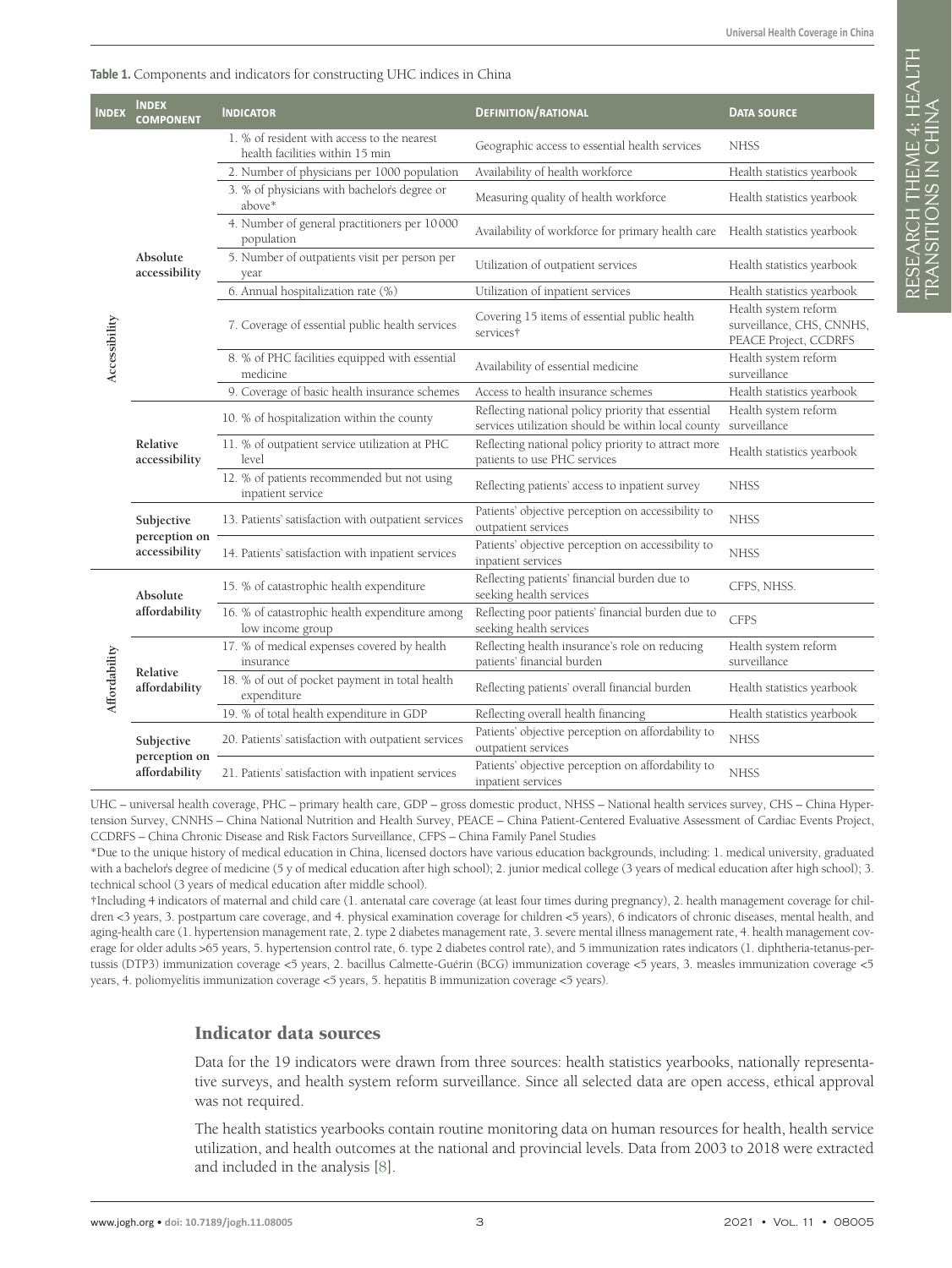Data from various nationally representative surveys were included. Since 1993, the National Health Commission conducted national health services survey every five years. The national health services survey collected information on health needs and service utilization using a repeated cross-sectional study design [\[9](#page-8-9)[,10](#page-8-10)]. Indicators for geographic access to the nearest health facilities, patients needing but not using inpatient services, and patients' satisfaction with outpatient and inpatient services were extracted from the national health service survey reports from 2003 to 2018. Data on CHE among the whole population and the low-income subpopulation were drawn from the China Family Panel Studies (CFPS). CFPS is a nationally representative, annual longitudinal survey of Chinese communities, families, and individuals launched in 2010 by Peking University. Four rounds of CFPS data (2010, 2012, 2014, 2016) were analysed to obtain the CHE incidence. CHE before 2010 was calculated based on the national health services survey [\[10](#page-8-10)]. In addition, we obtained the data on chronic diseases management (calculated in the essential public health services data) from multiple nationally representative surveys: control rates for hypertension from the China Hypertension Survey, the China National Nutrition and Health Survey, and the China Patient-Centered Evaluative Assessment of Cardiac Events (PEACE) Million Persons Project [[11](#page-8-11)[-13](#page-8-12)]. Data on the blood glucose control rate among diabetes patients was from the China Chronic Disease and Risk Factors Surveillance study [\[4](#page-8-3)]. The indicators estimated from multiple data sources (CHE, hypertension) are comparable.

The National Health Commission has been gathering surveillance data to monitor the progress of the health system reforms. Data on the coverage of essential public health services (maternal and childcare, essential vaccines / immunization services), the percent of PHC facilities equipped with essential medicine, and the percent of medical expenses covered by health insurance are collected from this health system surveillance.

Longitudinal data from 2002 to 2018 were extracted to analyse changes in the trend towards UHC. Some indicators had missing values. For example, data on patients' satisfaction with outpatient and inpatient services was drawn from the national health services survey, which was only available for four years (2003, 2008, 2013, and 2018). Missing values were estimated by interpolation and extrapolation based on linear regression [[14\]](#page-8-13). Two indicators (availability of essential medicine and proportion of hospitalization within their counties) were not included in the final index calculation due to data availability of less than 25% at the time of analysis.

## Index construction

Before constructing the indices, all indicators were standardized, resulting in values ranging from 0 to 100 and with 100 as the target. Some indicators can be incorporated directly into the index without being standardized, for example, the percentage of residents with access to a health facility within 15 minutes (target value should be 100%). Other indicators need to be transformed based on a target value. These target values were drawn from either national policy targets or international standards. For example, the National Plan for a Healthy China 2030 set a target to have 3 physicians per 1000 people. This was used as the target value for this indicator. The transformed indicator value was equal to  $(x/3) \times 100\%$ . For the percentage of CHE, the minimum global value was 1%, and the maximum value was 28% in 2015 [2]. The transformed indicator value was set as (*x*-28%)/(1%-28%)×100%. (see Appendix S1 of the **[Online Supplementary Document](#page-8-7)** for the transformation formulas for all indicators.)

We used geometric means to calculate the indices of accessibility and affordability. Geometric means favour equal coverage levels across services as opposed to higher coverage for some services at the expense of others and can increase the sensitivity of the UHC index to the very low value of individual indicators. Geometric means were frequently used to develop such index, mostly drawing inspiration from the Human Development Index. [[15](#page-8-14)] The WHO/World Bank version of UHC index [[2\]](#page-8-1), and a few other studies on UHC indices [[16](#page-9-0)[,17](#page-9-1)] also used geometric means. This was a three-step process (**[Figure 1](#page-4-0)**). First, individual indicators (1 to 5) were merged into an index of essential medical services by calculating the geometric means. Second, the index of essential medical services, essential public health services, essential medicine, and basic health insurance were converted into an index of absolute accessibility. Similarly, indices of relative accessibility, absolute and relative affordability, and patient perceptions of accessibility and affordability were calculated. Third, the index of accessibility was calculated based on absolute accessibility, relative accessibility, and patient perceptions. The index of affordability was calculated based on absolute affordability, relative affordability, and patient perceptions. The values of the accessibility and affordability indices ranged from 1 to 100, with 100 as the ideal target value.

# Statistical analysis

We performed sensitivity analyses under different scenarios to examine the robustness of our results. In scenario 1, the indices of accessibility and affordability were calculated from the original indicators, without using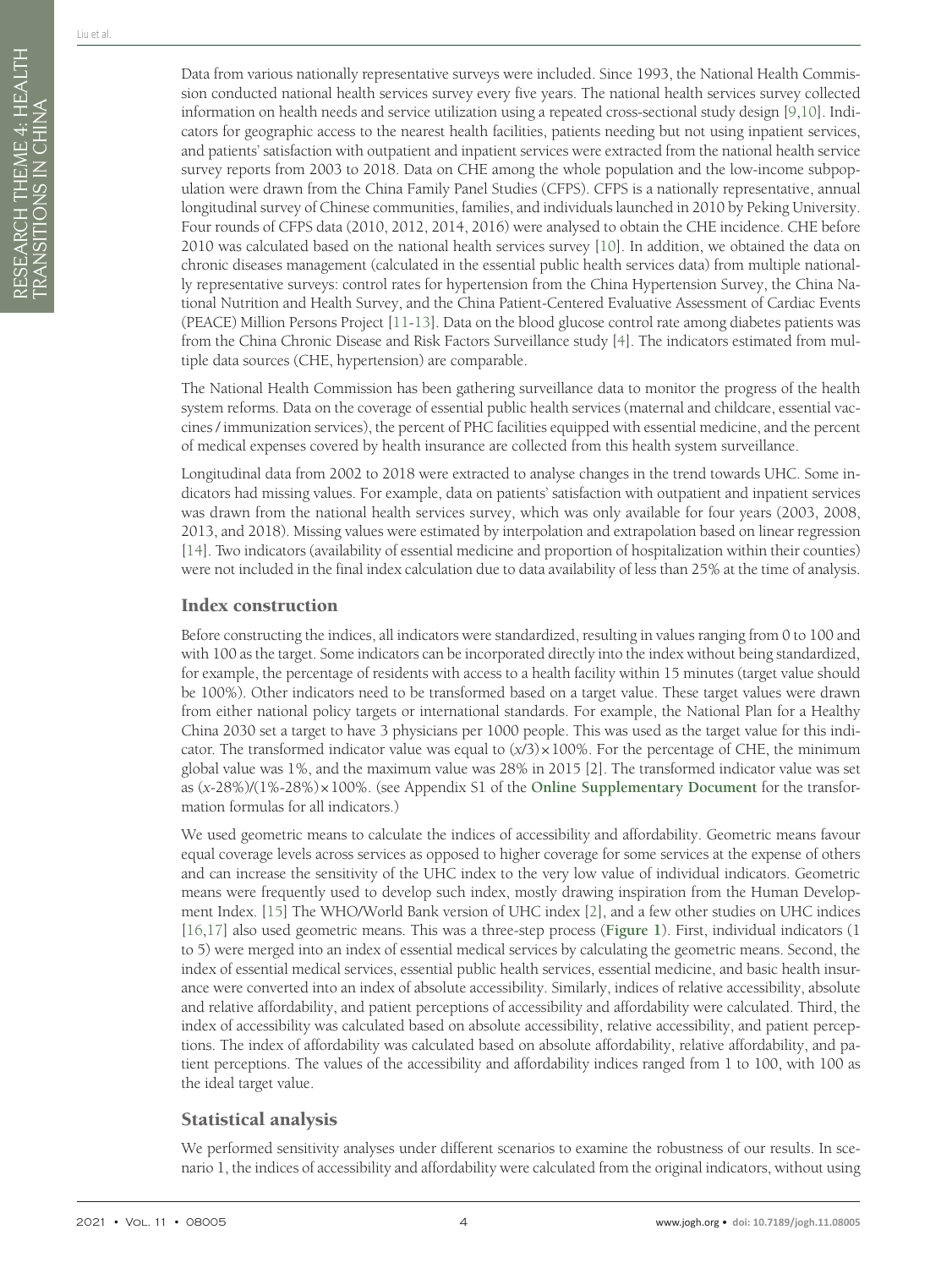RESEARCH THEME 4: HEALTH

RESEARCH THEME 4: HEALTH<br>TRANSITIONS IN CHINA

TRANSITIONS IN CHINA

<span id="page-4-0"></span>

Figure 1. Calculation method for the Index of accessibility and Index of affordability.

the step-by-step calculation process from individual indicators through sub-index to overall index. In scenario 2, we used the arithmetic mean to calculate the indices instead of using geometric means. In scenario 3, we only use the data available to us without any imputation. Finally, in scenario 4, indices were repeatedly calculated with one indicator removed from the calculation each time. The sensitivity analysis results are reported in Appendix S2 of the **[Online Supplementary Document](#page-8-7)**.

We used single-group interrupted time-series (ITS) analysis to assess the association between the 2009 health system reform and the indices of accessibility and affordability. The analysis results are reported in Appendix S3 of the **[Online Supplementary Document](#page-8-7)**.

Provinces in China have imbalanced progress in socioeconomic and health development. We calculated the indices of accessibility and affordability for 25 provinces in mainland China (Inner Mongolia, Hainan, Tibet, Qinghai, and Ningxia were excluded) with available data from 2018. The 25 provinces were compared in terms of accessibility and affordability. The analysis results are reported in Appendix S4 of the **[Online Sup](#page-8-7)[plementary Document](#page-8-7)**.

#### Ethical approval

Not required.

#### RESULTS

#### Changing trend of individual indicators

**[Table 2](#page-5-0)** shows that the values of 14 of the 15 indicators improved, and only the proportion of outpatient visits at the PHC level decreased over time (from 94.2 in 2002 to 57.6 in 2018). Four indicators improved more than 40 points since 2002, including essential health insurance coverage (from 7.3 in 2002 to 96.3 in 2018), annual hospitalization rate (from 38.9 in 2002 to 100 in 2018), the health care reimbursement rate (from 16.0 in 2002 to 67.1 in 2018), and the number of outpatient visits per capita (from 32.2 in 2002 to 78.3 in 2018).

The five indicators with the lowest values in 2018 were the number of general practitioners (44.0), the number physicians with bachelor's degrees or higher (62.5), the incidence of catastrophic health expenditure in the low-income sub-population (38.4), the proportion of outpatient visits at the PHC level (57.6), and essential public health services coverage (65.4).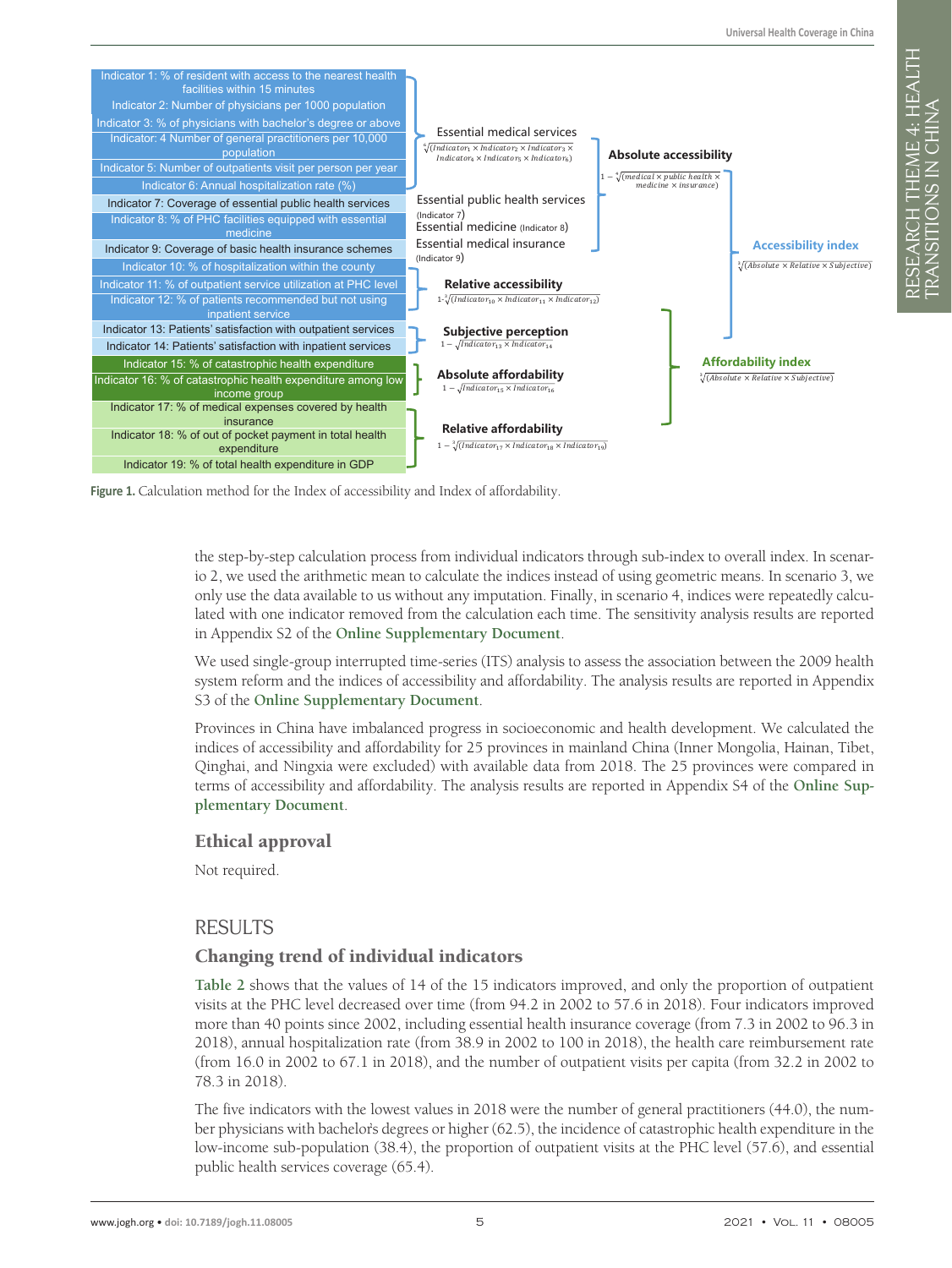RESEARCH THEME 4: HEALTH

RESEARCH THEME 4: HEALTH<br>TRANSITIONS IN CHINA

TRANSITIONS IN CHINA

<span id="page-5-0"></span>

| <b>INDICATORS</b>                                                 | 2002   | 2003        | 2004              | 2005    | 2006              | 2007                         | 2008   | 2009      | 2010                                                      | 2011                               | 2012        | 2013            | 2014    | 2015          | 2016        | 2017              | 2018      |
|-------------------------------------------------------------------|--------|-------------|-------------------|---------|-------------------|------------------------------|--------|-----------|-----------------------------------------------------------|------------------------------------|-------------|-----------------|---------|---------------|-------------|-------------------|-----------|
|                                                                   | 23.6   | 24.6        | 27.7              | 29.7    | 33.2              | 37.0                         | 39.3   | 47.0      | 51.7                                                      | 55.4                               | 58.8        | 62.2            | 64.2    | 65.9          | 68.1        | 70.8              | 73.8      |
| Absolute accessibility<br>% of resident with access               |        |             |                   |         |                   |                              |        |           |                                                           |                                    |             |                 |         |               |             |                   |           |
| to the nearest health<br>facilities within 15 min                 | 79.9‡  | 79.9        | 79.8‡             | 79.7‡   | 79.6‡             | $79.5*$                      | 79.4   | $80.3*$   |                                                           | 81.2# 82.2#                        | $83.1*$     | 84.0            | $85.2*$ | 86.4‡         | $87.5*$     | 88.7#             | 89.9      |
| Number of physicians<br>per 1000 population                       | 39.0   | 40.7        | 41.7              | 41.3    | 42.7              | 43.3                         | 45.0   | 47.7      | 49.0                                                      | 49.7                               | 52.7        | 55.7            | 58.0    | 61.3          | 64.0        | 68.0              | 72.0      |
| % of physicians with<br>bachelor's degree or<br>above             | 33.5   |             | 35.2# 36.8#       | 38.5    | $41.6*$           | 44.8‡                        | 47.9‡  | 51.0      | 51.5                                                      | 53.0‡                              | 54.5        | 57.2            | 56.8‡   | 56.4          | 58.3        | 60.1              | 62.5      |
| Number of general<br>practitioners per 10000<br>population        | $2.1*$ | $2.1*$      | $2.1*$            | $2.1*$  | $2.1*$            | $2.1*$                       | $2.1*$ | $5.8*$    | $9.5*$                                                    | $13.2*$                            | 16.2        | 21.4            | 25.4    | 27.4          | 30.2        | 36.4              | 44.0      |
| Number of outpatients<br>visit per person per year                | 32.2   | 35.4        | 40.4              | 41.2    | 44.7              | 47.0                         | 48.6   | 54.1      | 57.3                                                      | 61.2                               | 67.1        | 71.1            | 73.7    | 73.7          | 75.0        | 77.6              | 78.3      |
| Annual hospitalization<br>rate $(\%)$                             | 38.9   | 39.3        | 42.8              | 45.8    | 50.1              | 62.0                         | 72.2   | 82.9      | 88.3                                                      | 94.8                               | 100         | 100             | 100     | 100           | 100         | 100               | 100       |
| Coverage of essential<br>public health services                   |        | 46.1† 47.0† | 48.3†             | 49.3†   | 50.0†             | 51.0†                        | 50.6†  | 50.5†     | 54.5†                                                     | 55.3†                              | 55.6†       | 55.4†           | 56.1†   | $60.5\dagger$ | 65.5†       | 65.5 <sup>†</sup> | 65.4†     |
| % of PHC facilities<br>equipped with essential<br>medicine        | NA     | NA          | NA                | NA      | <b>NA</b>         | NA                           | NA     | <b>NA</b> | NA                                                        | NA                                 | NA          | <b>NA</b>       | NA      | 92.3          | 84.9        | NA                | <b>NA</b> |
| Coverage of basic health<br>insurance schemes                     | 7.3    | 8.4         | 15.7              | 24.2    | 43.2              | 71.8                         | 86.9   | 92.5      | 94.6                                                      | 96.9                               | 99.1        | 100             | 97.5    | 97.2          | 95.7        | 94.2              | 96.3      |
| Relative accessibility                                            | 81.4   | 80.5        | 80.1              | 79.6    | 79.1              | 78.6                         | 75.5   | 78.0      | 78.9                                                      | 78.2                               | 77.6        | 77.7            | 75.0    | 73.3          | 70.9        | 69.2              | 67.3      |
| % of hospitalization<br>within the county                         | NA     | NA          | <b>NA</b>         | NA      | NA                | NA                           | NA     | NA        | NA                                                        | <b>NA</b>                          | NA          | <b>NA</b>       | NA      | 79.7          | 76.4        | 81.6              | 81.7      |
| % of outpatient service<br>utilization at PHC level               |        |             | 94.2# 92.1# 89.9# |         | 87.8# 85.6# 83.5# |                              | 76.1   | 79.5      | 79.7                                                      | 76.7                               | 74.1        | 72.8            | 68.5    | 66.1          | 62.6        | 60.3              | 57.6      |
| % of patients<br>recommended but not<br>using inpatient service   | 70.4‡  | 70.4        | $71.3*$           | $72.2*$ | $73.1*$           | 74.0‡                        | 74.9   | $76.5*$   | 78.1‡                                                     |                                    | 79.7# 81.3# | 82.9            | 82.0#   | $81.2*$       |             | 80.3# 79.5#       | 78.6      |
| Subjective perception<br>on accessibility &<br>affordability      | 50.3   | 50.3        | 51.7              | 53.2    | 54.6              | 55.9                         | 57.3   | 60.2      | 63.1                                                      | 65.9                               | 68.8        | 71.7            | 72.9    | 74.0          | 75.2        | 76.3              | 77.5      |
| Patients' satisfaction with<br>outpatient services                | 57.1#  | 57.1        | $57.4*$           | 57.8‡   | $58.1*$           | 58.5‡                        | 58.8   |           | 62.3# 65.9# 69.4# 73.0#                                   |                                    |             | 76.5            | $77.2*$ | 77.9‡         | 78.6‡       | 79.3‡             | 80.0      |
| Patients' satisfaction with<br>inpatient services                 | 44.3‡  | 44.3        | $46.6*$           | 48.9‡   | $51.2*$           | 53.5‡                        | 55.8   | $58.1*$   |                                                           | $60.4\ddagger$ 62.6 $64.9\ddagger$ |             | 67.2            | 68.8‡   | $70.3*$       | 71.9# 73.4# |                   | 75.0      |
| Absolute affordability                                            | 46.6   | 46.6        | 44.6              | 42.7    | 40.7              | 38.7                         | 36.7   | 34.1      | 30.5                                                      | 38.1                               | 37.8        | 43.2            | 48.5    | 50.3          | 52.1        | 52.1              | 52.1      |
| % of catastrophic health<br>expenditure                           | 58.5‡  | 58.5        |                   |         |                   | 57.2# 55.9# 54.5# 53.2# 51.9 |        | 53.2‡     | 52.4                                                      | 55.9                               |             | 55.2 60.5# 65.8 |         | 68.2‡         | 70.6        | 70.6# 70.6#       |           |
| % of catastrophic health<br>expenditure among low<br>income group | 37.0‡  | 37.0        | 34.8‡             |         | 32.6# 30.4# 28.2# |                              | 25.9   | 21.8#     | 17.7                                                      | 25.9                               | 25.9        | $30.8*$         | 35.7    | 37.0‡         | 38.4        | 38.4‡             | 38.4‡     |
| Relative affordability                                            | 35.3   | 35.8        | 39.4              | 42.3    | 45.2              | 48.3                         | 52.5   | 56.8      | 58.8                                                      | 61.3                               | 64.4        | 67.0            | 69.0    | 72.2          | 74.2        | 74.5              | 75.4      |
| % of medical expenses<br>covered by health<br>insurance           | 16.0‡  | 16.0        |                   |         |                   |                              |        |           | 20.6# 25.2# 29.9# 34.5# 39.1 42.7# 47.8# 52.1# 57.5# 62.9 |                                    |             |                 | 64.8    | 65.8          | 67.5        | 67.1              | 67.1      |
| % of out of pocket<br>payment in total health<br>expenditure      | 51.0   | 53.3        | 56.0              | 57.7    | 61.2              | 67.5                         | 71.9   | 75.5      | 78.1                                                      | 78.7                               | 79.3        | 79.8            | 82.1    | 85.4          | 86.0        | 86.0              | 86.2      |
| % of total health<br>expenditure in GDP                           | 53.7   | 54.0        | 52.9              | 52.1    | 50.6              | 48.3                         | 51.3   | 56.7      | 54.6                                                      | 56.1                               | 58.6        | 60.0            | 61.8    | 67.1          | 70.2        | 71.7              | 74.1      |
| Index of accessibility                                            | 45.9   | 46.4        | 48.6              | 50.1    | 52.3              | 54.6                         | 55.4   | 60.4      | 63.6                                                      | 65.9                               | 68.0        | 70.3            | 70.5    | 71.0          | 71.4        | 72.1              | 72.8      |
| Index of affordability                                            | 45.4   | 45.7        | 46.6              | 47.1    | 47.5              | 47.8                         | 48.4   | 49.4      | 49.1                                                      | 54.5                               | 56.2        | 60.5            | 63.7    | 65.6          | 67.2        | 67.5              | 68.0      |

PHC – primary health care, N/A – not available

\*Note: The indicators 8 and 10 did not have widespread data availability and were excluded from the index calculations.

†Different methodology.

‡Estimated value.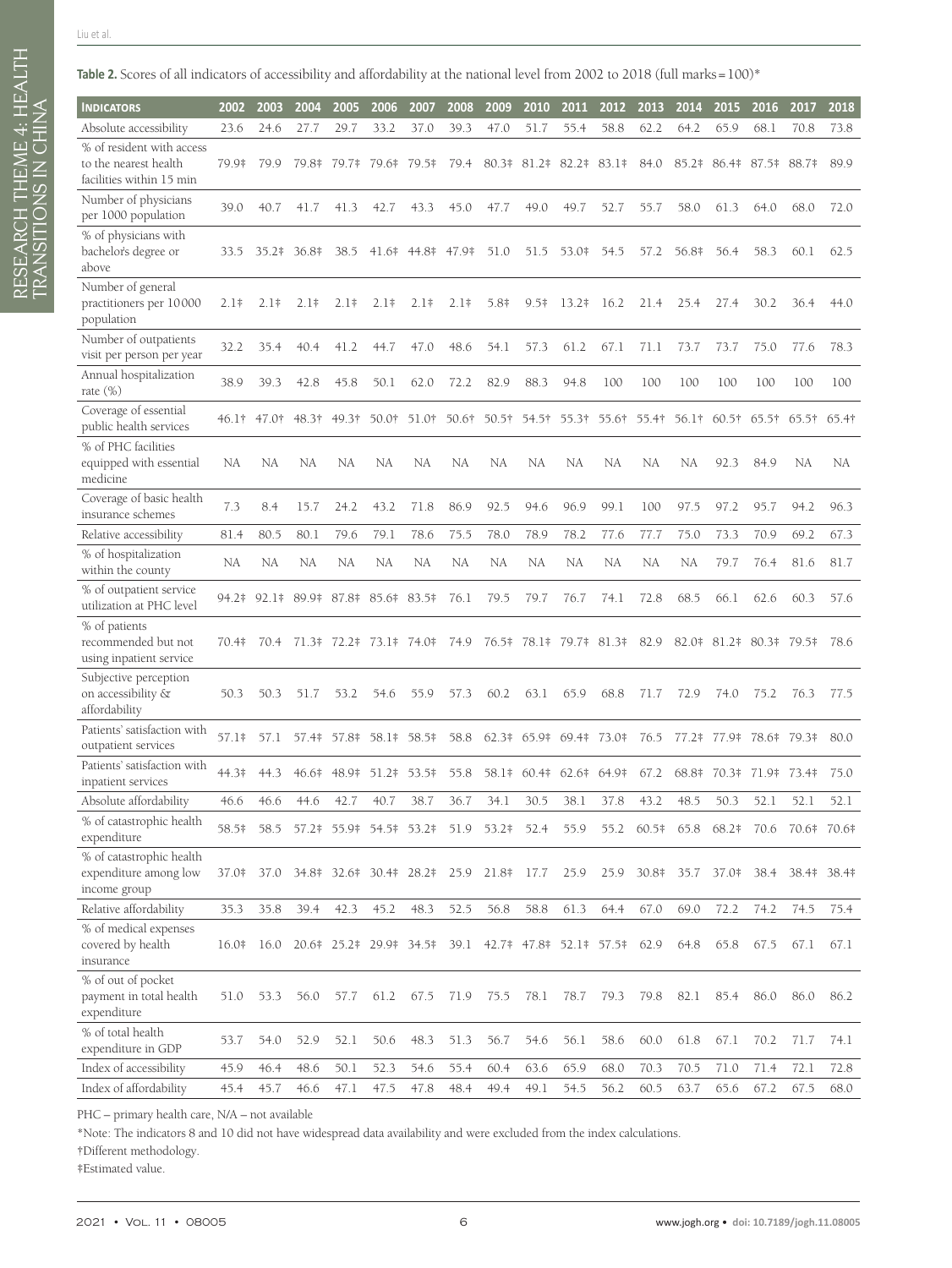RESEARCH THEME 4: HEALTH

research theme 4: health<br>transitions in china

TRANSITIONS IN CHINA

#### Index of accessibility

Among the three components of accessibility, absolute accessibility had the most significant improvement. In 2002, the absolute accessibility index was 23.6. It increased to 47.0 by 2009. After the health care reforms

<span id="page-6-0"></span>

2002 2003 2004 2005 2006 2007 2008 2009 2010 2011 2012 2013 2014 2015 2016 2017 2018

Figure 2. Change in index of accessibility in China (2002-2018).

<span id="page-6-1"></span>

Figure 3. Change in Index of affordability in China (2002-2018).

# **DISCUSSION**

#### China's progress towards UHC

This study applied the WHO indices for UHC to the Chinese context to measure and monitor China's progress towards UHC. The results show that access to essential health services (absolute access) has increased since 2002. The strengthening of the health system, especially in terms of human resources and health financing, is the main driving force behind the improvement. Due to the expansion of medical education, China has trained an increasing number of physicians and nurses, which has led to an improved supply of health professionals [\[18](#page-9-2),[19\]](#page-9-3). China developed basic health insurance schemes for urban employees in 1998, for rural residents in 2003, and for urban residents in 2007 [\[20](#page-9-4)]. The majority of China's population has been covered by these health insurance schemes. These increasing financial and human resources have encouraged the Chinese population to satisfy their unmet health needs and use more outpatient and inpatient services [[10](#page-8-10)[,21,](#page-9-5)[22](#page-9-6)].

Despite the increase in absolute accessibility, the index of relative accessibility declined, reflecting that more patients are using hospital care rather than primary health care. PHC in China is struggling to attract qualified health workers and patients [\[23](#page-9-7),[24\]](#page-9-8). Although China is struggling to build a tiered service delivery system with a focus on PHC, patients still do not trust the quality of PHC services and instead swarm to large hospitals, even for minor illnesses [\[25](#page-9-9)]. In this situation, patients' subjective feelings about difficulties in seeing a doctor are mainly about seeing a specialized doctor in a large hospital [\[23](#page-9-7),[26\]](#page-9-10).

were implemented in 2009, the absolute accessibility index further increased to 73.8. The index of subjective perceptions of accessibility has also improved, from 50.3 in 2002 to 60.2 in 2009 and then to 77.5 in 2018. However, relative accessibility was decreasing. In 2002, the index of relative accessibility was 81.4, which is a relatively high level, and then declined to 78.0 by 2009, and it dropped further to 67.3 in 2018 (**[Figure 2](#page-6-0)**). The ITS analysis results showed that the 2009 health system reform significantly increased the index of absolute accessibility and the index of subjective perceptions. The index of relative accessibility had an immediate increase after 2009, but then continued to decline (Appendix S3 in the **[Online Sup](#page-8-7)[plementary Document](#page-8-7)**).

#### Index of affordability

Among the three components of affordability, the sub-index with the highest improvement was the relative affordability. In 2002, the relative affordability score was 35.3. It increased to 56.3 by 2009 and further increased to 75.4 in 2018. The trend in the index of absolute affordability was not linear. Between 2002 and 2010, this sub-index declined from 46.6 to 30.5. However, the trend began to reverse after 2010, increasing to 52.1 by 2018 (**[Figure 3](#page-6-1)**). The ITS analysis results showed that the 2009 health system reform reversed the decline trend of the index of absolute affordability (*P*<0.01), but slightly slowed down the increasing trend of the index of relative affordability (Appendix S3 in the **[Online Supplementary Document](#page-8-7)**).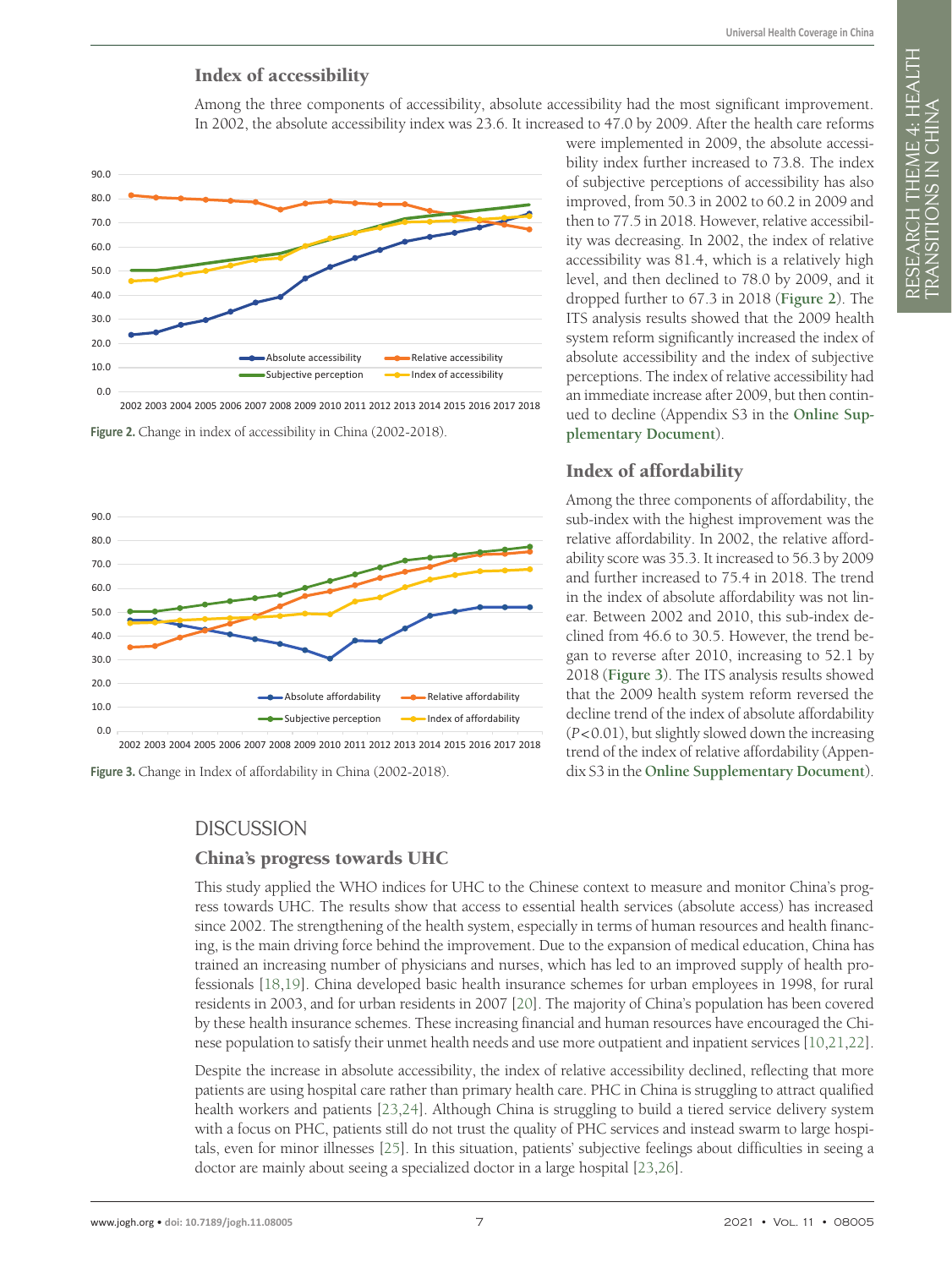The index of affordability showed a different story. Before 2009, the public had severe complaints about the financial burden of medical services. The index of absolute affordability decreased between 2002-2009, reflecting that patients, especially low-income patients, were increasingly suffering from CHE. The main reason was that the uncontrolled escalation of medical expenses surpassed the growth rate of people's income [[27\]](#page-9-11). The health system reforms that started in 2009 focused on controlling medical expenses. Government financial investment, public hospital reform, PHC reform, and essential medicine and health financing reforms all contributed to the improvements in financial protection between 2009 and 2018 [\[4](#page-8-3),[28\]](#page-9-12). The trend in absolute affordability in this study exhibited a clear turning point in 2010. Recent publications have also reported this improved financial protection [\[26](#page-9-10)[,29](#page-9-13),[30\]](#page-9-14). However, studies at the subnational level and of certain population groups suggest that the rate of catastrophic health expenses has not declined since 2011 [\[31](#page-9-15),[32\]](#page-9-16). More evidence is needed to validate the changing trends in financial risk protection in China.

Although there has been some improvement, the population in China still face a high financial burden when using medical services. The most recently available data showed that the incidence of CHE was 8.94% in 2016, and even higher for the low-income subpopulation [[30](#page-9-14),[33\]](#page-9-17). However, for most OECD countries, the average CHE rate is approximately 5.8% [\[34](#page-9-18)]. China still has a long way to go in achieving UHC through financial protection, especially for low-income households, those in less developed areas, and those with chronic diseases.

Although the ITS analysis cannot fully explain the causal relationship between health system reform starting in 2009 and the changing trend in accessibility and affordability, the continuing declining trend of the index of relative accessibility implies that people's preferences to use hospital care rather than PHC did has not changed after the health system reform. The sharp turning of the index of absolute affordability implies that the health system reform has contributed significantly to reduce the financial burden due to using health services.

## Discussion on the methodology

To our knowledge, this study is the first to adapt the WHO UHC indices to the context of a specific country. First, although the health system in China has made impressive improvements in recent decades, the fragmentation between hospital care and PHC has become a critical bottleneck for UHC progress. A UHC index that does not consider this key feature is not sufficient for suggesting further policy directions for achieving UHC. Second, since 2005, the public outcry about difficulties in accessing health services and about high medical expenses has largely guided China's health system reform priorities. However, there is no consensus on the extent to which these issues have been addressed in the new round of health system reforms. The UHC indices in this study included people's subjective feelings about the outpatient and inpatient services and showed the overall improvement in accessibility and affordability of health services since 2009. Third, UHC indices at the national level can enrich analyses by using more available data. This wide range of data used in this study allows us to comprehensively capture the dimensions of accessibility and affordability. It also provides a basis for analysing the changing trends in affordability and accessibility over the last 17 years and to compare these trends between provinces.

This study developed two independent indices for accessibility and affordability. These two aspects of UHC may be mutually reinforcing. On the one hand, increased use of outpatient and inpatient services inevitably lead to higher medical expenses and consequently a higher financial burden, while limited access to and underuse of health services often go hand-in-hand with a lower financial burden. On the other hand, a higher financial burden may prevent people from using health services, especially those with low incomes. This analysis can help provinces identify their specific challenges and propose prioritized policy options to improve health service accessibility and affordability.

One key limitation of this study is data availability [\[35](#page-9-19)]. Some indicators have missing values, especially at the provincial level. We used interpolation and extrapolation based on linear regression to impute these missing values [[15\]](#page-8-14). As a result, indicators with more data points may have a greater weight in the calculation of the index. Equity and quality are critical dimensions of UHC, and we have included some indicators to measure equity. For example, we reported the CHE in both general population and low-income population (represents 20% of the population with the lowest income) to capture the equity in affordability, and the physicians' education was used as a proxy indicator of quality in accessing health services. But for most of the indicators, data on the equity distribution across socio-economic groups were unavailable and therefore not included in the analysis. Future studies should include more valid data sources to strengthen the equity and quality components of the UHC indices, to validate the key findings on financial risk protection and to further monitor UHC progress at the national and subnational levels.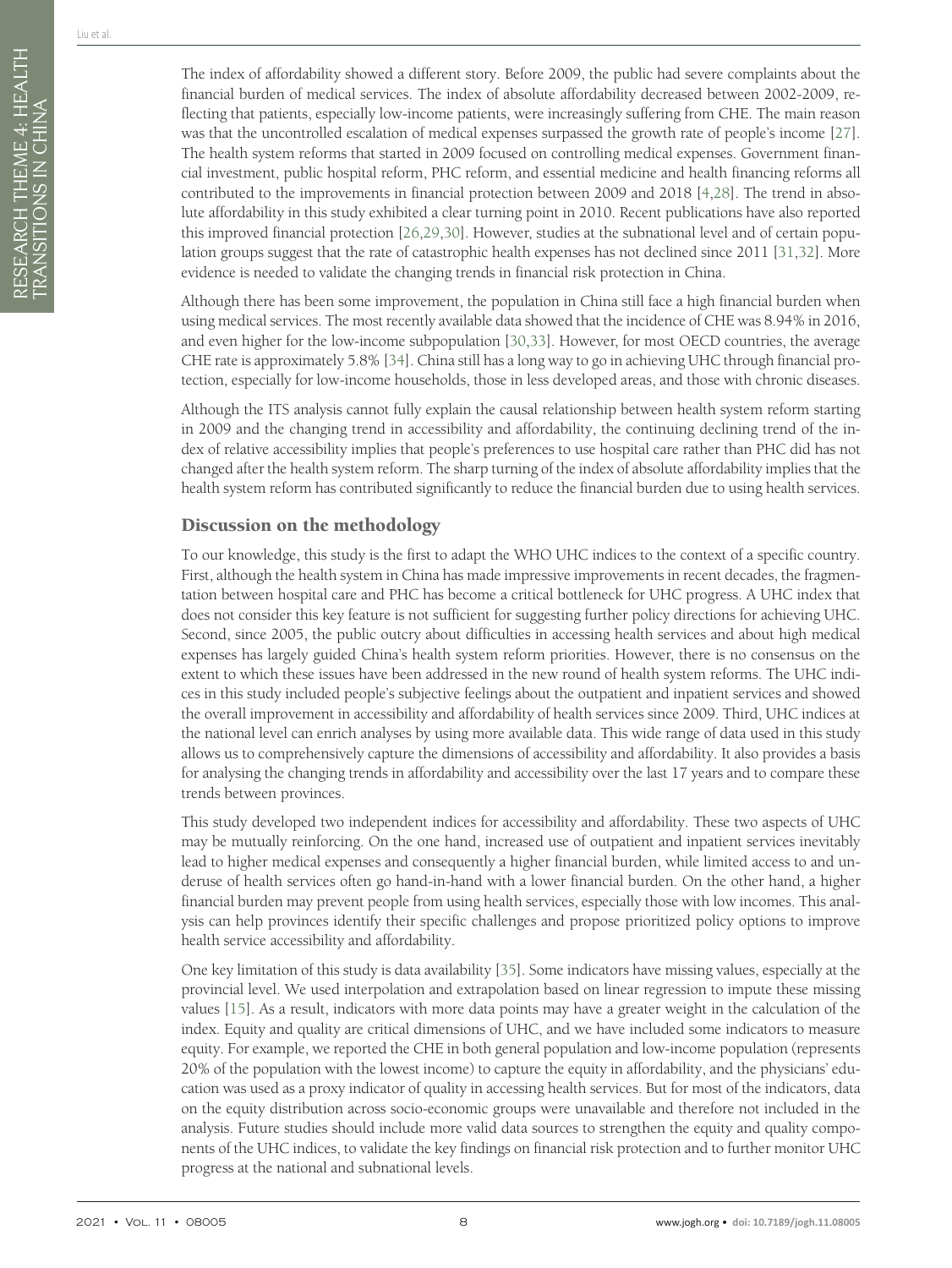# **CONCLUSION**

China has made great progress in increasing the accessibility and affordability of health services since the health system reforms in 2009. However, integrating primary health care and hospital care and containing escalating medical expenditure to further reduce patients' financial burdens are key challenges for strengthening the Chinese health system.

**Acknowledgments:** This manuscript is based on research funded by the China-WHO Biennial Collaborative Projects "Evaluation Index of Accessibility and Affordability of Health Services in China under the Context of Universal Health Coverage (UHC)" and by the Department of Health System Reform, National Health Committee of China. We acknowledge the support from all experts in three rounds of expert consultations, for their help in study design, methodology and interpretation. Since all selected data are second-hand anonymous data, ethical approval was not required.

**Funding:** This work is supported by the China-WHO Biennial Collaborative Projects "Evaluation Index of Accessibility and Affordability of Health Services in China under the Context of Universal Health Coverage (UHC)" [WHO Reference 2019/891996-0] and by the Department of Health System Reform, National Health Committee of China. The funder of the study had no role in the study design, data collection, data analysis, data interpretation, or writing of the paper. The corresponding author had full access to all of the data and the final responsibility to submit for publication.

**Authorship contributions:** XL and QM conceived and designed the study. HZ did a literature review. ZW compiled the databases and conducted data analysis. ZW and HZ prepared the tables, figures and maps; XL, ZW, and HZ wrote the first draft of the manuscript. QM contributed to and critically revised the manuscript. All authors reviewed and approved the final manuscript.

**Competing interests:** The authors completed the ICMJE Unified Competing Interest form (available upon request from the corresponding author), and declare no conflicts of interest.

**Additional material**

<span id="page-8-7"></span>[Online Supplementary Document](http://jogh.org/documents/2021/jogh-11-08005-s001.pdf)

- <span id="page-8-0"></span>1 WHO, The World Bank. Tracking Universal Health Coverage: 2017 Global Monitoring Report 2017. Geneva: WHO; 2017.
- <span id="page-8-1"></span>2 Hogan DR, Stevens GA, Hosseinpoor AR, Boerma T. Monitoring universal health coverage within the Sustainable Development Goals: development and baseline data for an index of essential health services. Lancet Glob Health. 2018;6:e152-68. [Medline:29248365](https://www.ncbi.nlm.nih.gov/entrez/query.fcgi?cmd=Retrieve&db=PubMed&list_uids=29248365&dopt=Abstract) [doi:10.1016/S2214-109X\(17\)30472-2](https://doi.org/10.1016/S2214-109X(17)30472-2)
- <span id="page-8-2"></span>3 GBD 2019 Universal Health Coverage Collaborators. Measuring universal health coverage based on an index of effective coverage of health services in 204 countries and territories, 1990–2019: a systematic analysis for the Global Burden of Disease Study 2019. Lancet. 2020;396:1250-84. [Medline:32861314](https://www.ncbi.nlm.nih.gov/entrez/query.fcgi?cmd=Retrieve&db=PubMed&list_uids=32861314&dopt=Abstract) [doi:10.1016/S0140-6736\(20\)30750-9](https://doi.org/10.1016/S0140-6736(20)30750-9)
- <span id="page-8-3"></span>4 Meng Q, Mills A, Wang L, Han Q. What can we learn from China's health system reform? BMJ. 2019;365:l2349. [Med](https://www.ncbi.nlm.nih.gov/entrez/query.fcgi?cmd=Retrieve&db=PubMed&list_uids=31217222&dopt=Abstract)[line:31217222](https://www.ncbi.nlm.nih.gov/entrez/query.fcgi?cmd=Retrieve&db=PubMed&list_uids=31217222&dopt=Abstract) [doi:10.1136/bmj.l2349](https://doi.org/10.1136/bmj.l2349)
- <span id="page-8-4"></span>5 Aday L, Andersen R, Fleming G, editors. Health care in the U.S.: equitable for whom? Beverly Hills, CA: Sage. 1980.
- <span id="page-8-5"></span>6 Andersen RM, McCutcheon A, Aday LA, Chiu GY, Bell R. Exploring dimensions of access to medical care. Health Serv Res. 1983;18:49-74. [Medline:6841113](https://www.ncbi.nlm.nih.gov/entrez/query.fcgi?cmd=Retrieve&db=PubMed&list_uids=6841113&dopt=Abstract)
- <span id="page-8-6"></span>7 Yip W, Fu H, Chen AT, Zhai T, Jian W, Xu R, et al. 10 years of health-care reform in China: progress and gaps in Universal Health Coverage. Lancet. 2019;394:1192-204. [Medline:31571602](https://www.ncbi.nlm.nih.gov/entrez/query.fcgi?cmd=Retrieve&db=PubMed&list_uids=31571602&dopt=Abstract) [doi:10.1016/S0140-6736\(19\)32136-1](https://doi.org/10.1016/S0140-6736(19)32136-1)
- <span id="page-8-8"></span>8 National Health Commission of the People's Republic of China. 2019 China Health Statistical Yearbook. Beijing, China: Peking Union Medical College Publishing House; 2019.
- <span id="page-8-9"></span>9 Xu L, Wang Y, Collins CD, Tang S. Urban health insurance reform and coverage in China using data from National Health Services Surveys in 1998 and 2003. BMC Health Serv Res. 2007;7:37. [Medline:17335584](https://www.ncbi.nlm.nih.gov/entrez/query.fcgi?cmd=Retrieve&db=PubMed&list_uids=17335584&dopt=Abstract) [doi:10.1186/1472-6963-7-37](https://doi.org/10.1186/1472-6963-7-37)
- <span id="page-8-10"></span>10 Meng Q, Xu L, Zhang Y, Qian J, Cai M, Xin Y, et al. Trends in access to health services and financial protection in China between 2003 and 2011: a cross-sectional study. Lancet. 2012;379:805-14. [Medline:22386034](https://www.ncbi.nlm.nih.gov/entrez/query.fcgi?cmd=Retrieve&db=PubMed&list_uids=22386034&dopt=Abstract) [doi:10.1016/S0140-](https://doi.org/10.1016/S0140-6736(12)60278-5) [6736\(12\)60278-5](https://doi.org/10.1016/S0140-6736(12)60278-5)
- <span id="page-8-11"></span>11 WHO. Primary Health Care on the Road to Universal Health Coverage: 2019 Global Monitoring Report. Geneva: WHO; 2019.
- 12 Wang J, Zhang L, Wang F, Liu L, Wang H. Prevalence, awareness, treatment, and control of hypertension in China: results from a national survey. Am J Hypertens. 2014;27:1355-61. [Medline:24698853](https://www.ncbi.nlm.nih.gov/entrez/query.fcgi?cmd=Retrieve&db=PubMed&list_uids=24698853&dopt=Abstract) [doi:10.1093/ajh/hpu053](https://doi.org/10.1093/ajh/hpu053)
- <span id="page-8-12"></span>13 Lu J, Lu Y, Wang X, Li X, Linderman GC, Wu C, et al. Prevalence, awareness, treatment, and control of hypertension in China: data from 17 million adults in a population-based screening study (China PEACE Million Persons Project). Lancet. 2017;390:2549-58. [Medline:29102084](https://www.ncbi.nlm.nih.gov/entrez/query.fcgi?cmd=Retrieve&db=PubMed&list_uids=29102084&dopt=Abstract) [doi:10.1016/S0140-6736\(17\)32478-9](https://doi.org/10.1016/S0140-6736(17)32478-9)
- <span id="page-8-13"></span>14 Junninen H, Niska H, Tuppurainen K, Ruuskanen J, Kolehmainen M. Methods for imputation of missing values in air quality data sets. Atmos Environ. 2004;38:2895-907. [doi:10.1016/j.atmosenv.2004.02.026](https://doi.org/10.1016/j.atmosenv.2004.02.026)
- <span id="page-8-14"></span>15 Klugman J, Rodríguez F, Choi H-J. The HDI 2010: new controversies, old critiques. J Econ Inequal. 2011;9:249-88. [doi:10.1007/](https://doi.org/10.1007/s10888-011-9178-z) [s10888-011-9178-z](https://doi.org/10.1007/s10888-011-9178-z)